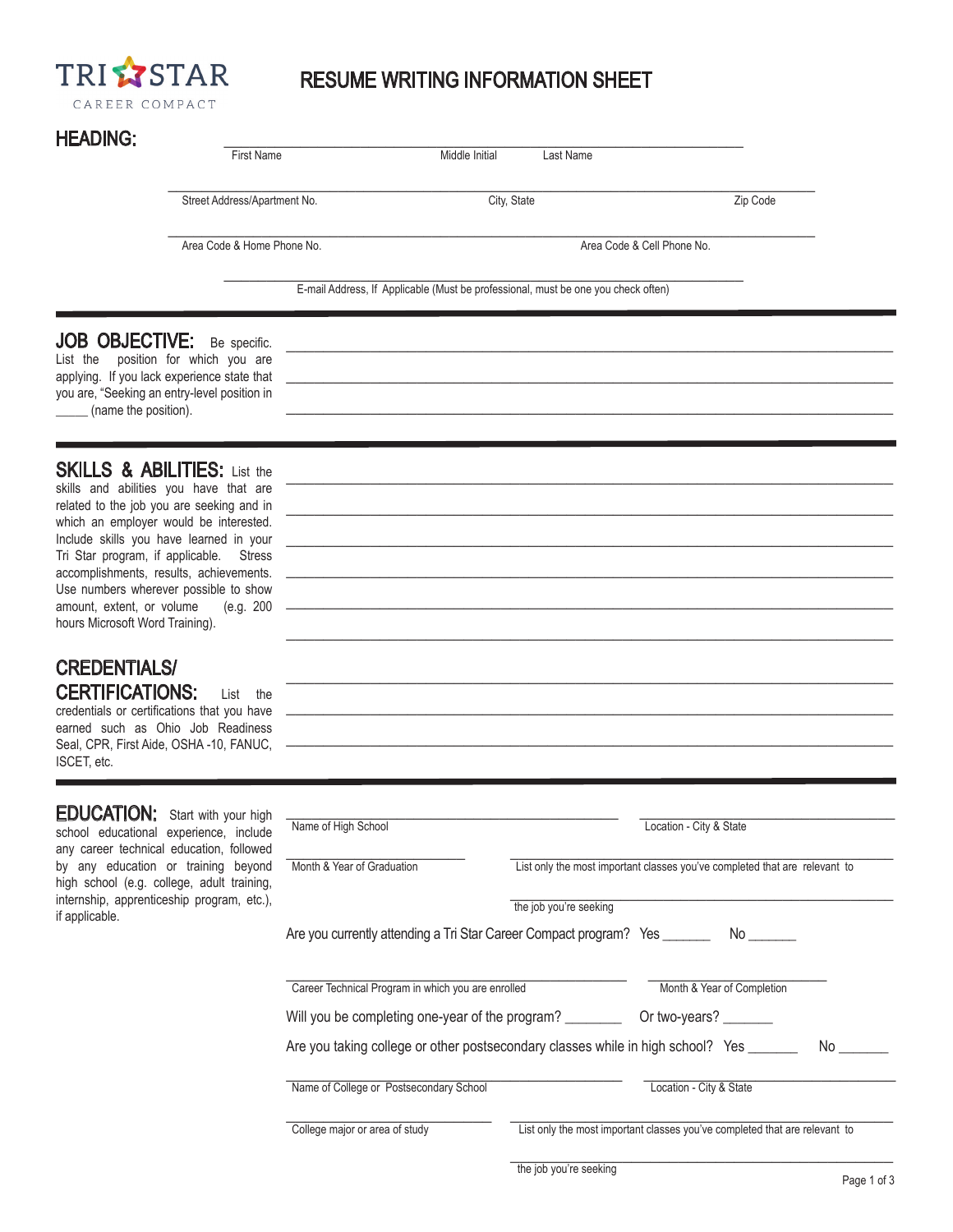WORK HISTORY: Always start with your current job or your most recent job first, followed by each job you had before that (reverse chronological order.)

 e.g. Sept. 09 to Present Jan. 07 to Aug. 09 DON'T FORGET TO INCLUDE - parttime work, temporary work, summer work, co-op work, babysitting, any paid work

| Company/Business Name                                       | Location - City & State                    |
|-------------------------------------------------------------|--------------------------------------------|
|                                                             | TO                                         |
|                                                             | (If still employed there, write "Present") |
|                                                             |                                            |
| Did you supervise anyone at this job? Yes _______ No ______ |                                            |
| If yes, how many individuals did you supervise?             |                                            |
| List your job duties at this employer:                      |                                            |
|                                                             |                                            |

\_\_\_\_\_\_\_\_\_\_\_\_\_\_\_\_\_\_\_\_\_\_\_\_\_\_\_\_\_\_\_\_\_\_\_\_\_\_\_\_\_\_\_\_\_\_\_\_\_\_\_\_\_\_\_\_\_\_\_\_\_\_\_\_\_\_\_\_\_\_\_

### WORK HISTORY:

(Continued)

experience.

| Company/Business Name                                       |  | Location - City & State |  |
|-------------------------------------------------------------|--|-------------------------|--|
|                                                             |  | TO                      |  |
|                                                             |  |                         |  |
|                                                             |  |                         |  |
| Did you supervise anyone at this job? Yes _______ No ______ |  |                         |  |
| If yes, how many individuals did you supervise?             |  |                         |  |
|                                                             |  |                         |  |
|                                                             |  |                         |  |

\_\_\_\_\_\_\_\_\_\_\_\_\_\_\_\_\_\_\_\_\_\_\_\_\_\_\_\_\_\_\_\_\_\_\_\_\_\_\_\_\_\_\_\_\_\_\_\_\_\_\_\_\_\_\_\_\_\_\_\_\_\_\_\_\_\_\_\_\_\_\_

## WORK HISTORY:

(Continued)

| Company/Business Name                                       |  | Location - City & State |  |
|-------------------------------------------------------------|--|-------------------------|--|
|                                                             |  | TO                      |  |
|                                                             |  |                         |  |
|                                                             |  |                         |  |
|                                                             |  |                         |  |
| Did you supervise anyone at this job? Yes _______ No ______ |  |                         |  |
| If yes, how many individuals did you supervise?             |  |                         |  |
| List your job duties at this employer:                      |  |                         |  |
|                                                             |  |                         |  |

\_\_\_\_\_\_\_\_\_\_\_\_\_\_\_\_\_\_\_\_\_\_\_\_\_\_\_\_\_\_\_\_\_\_\_\_\_\_\_\_\_\_\_\_\_\_\_\_\_\_\_\_\_\_\_\_\_\_\_\_\_\_\_\_\_\_\_\_\_\_\_